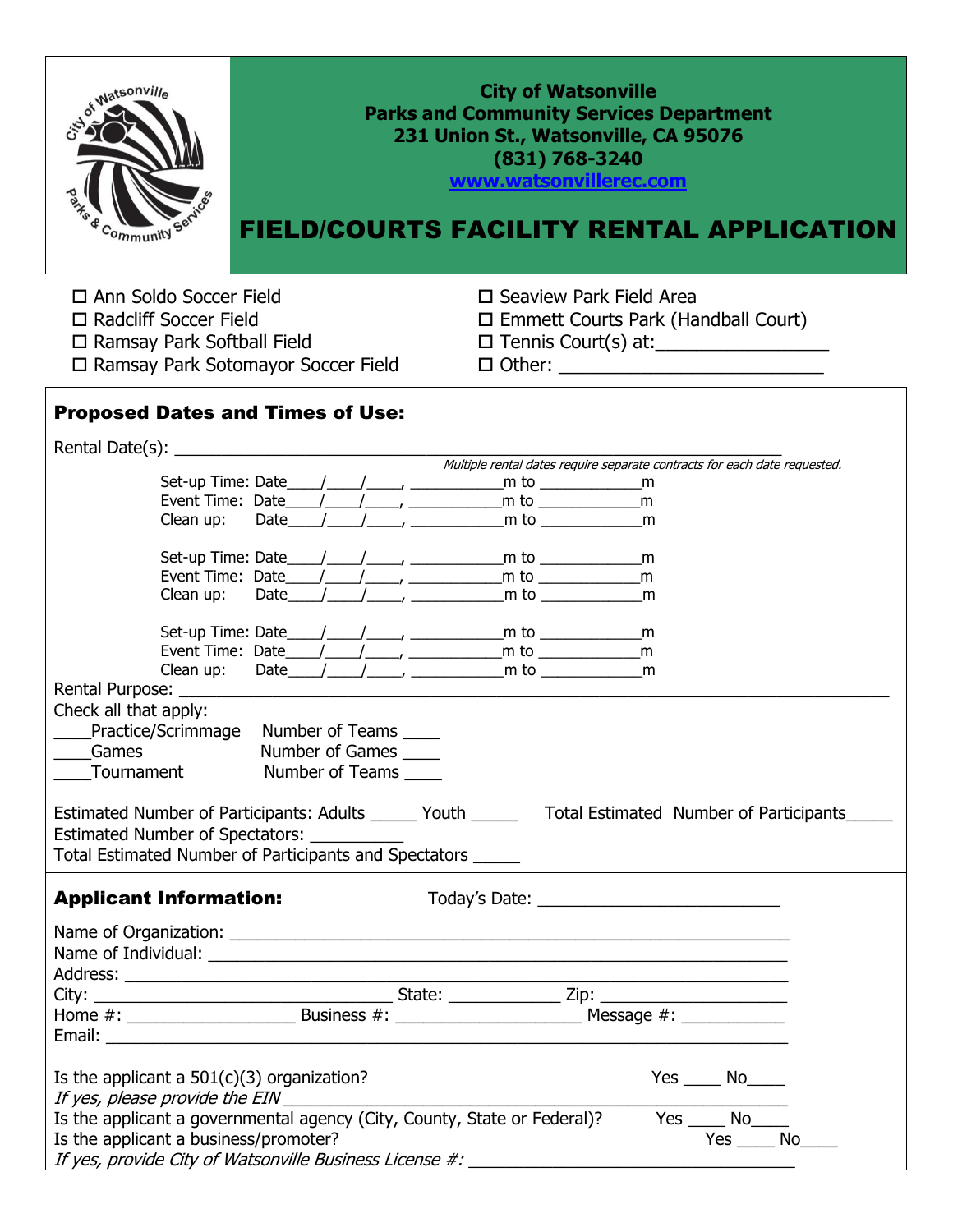| <b>Equipment Request</b> (available with additional fee):<br>$\square$ None                                                                                                                                                   | □ Soccer Goals (Soccer Fields only)                                | $\Box$ Field Drag & Chalker (Softball Field only)                                                                |
|-------------------------------------------------------------------------------------------------------------------------------------------------------------------------------------------------------------------------------|--------------------------------------------------------------------|------------------------------------------------------------------------------------------------------------------|
| <b>Rental Information:</b>                                                                                                                                                                                                    |                                                                    |                                                                                                                  |
| Is the event open to the public?                                                                                                                                                                                              |                                                                    | $Yes$ No______                                                                                                   |
| Is this event a fundraiser?                                                                                                                                                                                                   |                                                                    | $Yes$ No                                                                                                         |
| Will admission, dues, fees, donation or charges be collected?                                                                                                                                                                 |                                                                    | $Yes$ No $\_\_$                                                                                                  |
|                                                                                                                                                                                                                               |                                                                    |                                                                                                                  |
|                                                                                                                                                                                                                               |                                                                    |                                                                                                                  |
|                                                                                                                                                                                                                               |                                                                    |                                                                                                                  |
| Will decorations be used?                                                                                                                                                                                                     |                                                                    | $Yes \_\_No \_\_$                                                                                                |
|                                                                                                                                                                                                                               |                                                                    |                                                                                                                  |
| Will food be served?                                                                                                                                                                                                          |                                                                    | $Yes$ $No$                                                                                                       |
| Will there be entertainment?                                                                                                                                                                                                  |                                                                    | $Yes \_\_No \_\_$                                                                                                |
|                                                                                                                                                                                                                               |                                                                    |                                                                                                                  |
|                                                                                                                                                                                                                               |                                                                    |                                                                                                                  |
| Will there be music?                                                                                                                                                                                                          |                                                                    | $Yes$ No                                                                                                         |
| If yes, amplified?                                                                                                                                                                                                            |                                                                    | Yes $\_\_\_\_\_\$                                                                                                |
| <b>Portable Restroom Requirements:</b>                                                                                                                                                                                        |                                                                    |                                                                                                                  |
| The applicant will be required to provide portable restrooms according to the chart below:                                                                                                                                    |                                                                    |                                                                                                                  |
| <b>Total Estimated Number of</b>                                                                                                                                                                                              | Event Will Be Up To 4 Hours Long   Event Will Be More Than 4 Hours |                                                                                                                  |
| Participants and Spectators                                                                                                                                                                                                   |                                                                    | Long                                                                                                             |
| From Above                                                                                                                                                                                                                    |                                                                    |                                                                                                                  |
| 1 to 100                                                                                                                                                                                                                      | $\mathbf 0$                                                        | $\mathbf{1}$                                                                                                     |
| 101 to 200                                                                                                                                                                                                                    | $\overline{2}$                                                     | $\overline{3}$                                                                                                   |
| 201 to 300                                                                                                                                                                                                                    | $\overline{3}$                                                     | $\overline{4}$                                                                                                   |
| 301 to 400                                                                                                                                                                                                                    | $\overline{4}$                                                     | 5                                                                                                                |
| More the 400                                                                                                                                                                                                                  | To Be Determined                                                   | To Be Determined                                                                                                 |
| In addition to providing the required number of restrooms, the applicant must also provide one wash station.                                                                                                                  |                                                                    |                                                                                                                  |
| The applicant is responsible for making all arrangements and for paying the portable restroom vendor directly.                                                                                                                |                                                                    |                                                                                                                  |
| The rental contract will not be finalized until the applicant has provided written proof that the required number                                                                                                             |                                                                    |                                                                                                                  |
| of restrooms have been ordered. For multiple consecutive day rentals, the applicant must make arrangements                                                                                                                    |                                                                    |                                                                                                                  |
| with the vendor to have the restrooms serviced prior to the start of each rental day. The applicant must also                                                                                                                 |                                                                    |                                                                                                                  |
| arrange do have the restrooms serviced as necessary during the event.                                                                                                                                                         |                                                                    |                                                                                                                  |
|                                                                                                                                                                                                                               |                                                                    |                                                                                                                  |
| It is understood and agreed that the applicant assumes all risks for loss, damage, liability, injury, cost, or                                                                                                                |                                                                    |                                                                                                                  |
|                                                                                                                                                                                                                               |                                                                    | expense that may arise during or be caused in any way by such user or occupancy of the facilities of the City of |
| Watsonville; the applicant further agrees that in consideration of being permitted to use said facilities the                                                                                                                 |                                                                    |                                                                                                                  |
| applicant and their guests/attendees will hold harmless from any loss, claim and liability or damages, and/or                                                                                                                 |                                                                    |                                                                                                                  |
| injuries to persons or property that in any way may be caused by applicant's and their guests/attendees use or                                                                                                                |                                                                    |                                                                                                                  |
| occupancy of said facilities.                                                                                                                                                                                                 |                                                                    |                                                                                                                  |
|                                                                                                                                                                                                                               |                                                                    |                                                                                                                  |
| I, the undersigned, hereby certify that I will be personally responsible for any damage sustained on the<br>grounds, building, furniture, or equipment occurring through the occupancy of said facilities by the Applicant or |                                                                    |                                                                                                                  |
| their guests/attendees.                                                                                                                                                                                                       |                                                                    |                                                                                                                  |
|                                                                                                                                                                                                                               |                                                                    |                                                                                                                  |
| I, the undersigned, have read, and agree to abide by the rules and regulations for the facility use as listed on<br>supplementary materials.                                                                                  |                                                                    |                                                                                                                  |

## **No smoking, no alcohol drinking and no drug use are allowed at any City parks or facilities.**

Applicant Signature: \_\_\_\_\_\_\_\_\_\_\_\_\_\_\_\_\_\_\_\_\_\_\_\_\_\_\_\_\_\_\_\_\_\_\_\_\_\_\_\_\_\_\_\_\_ Date: \_\_\_\_\_\_\_\_\_\_\_\_\_\_\_

 $\Gamma$ 

٦

## OFFICIAL USE ONLY: